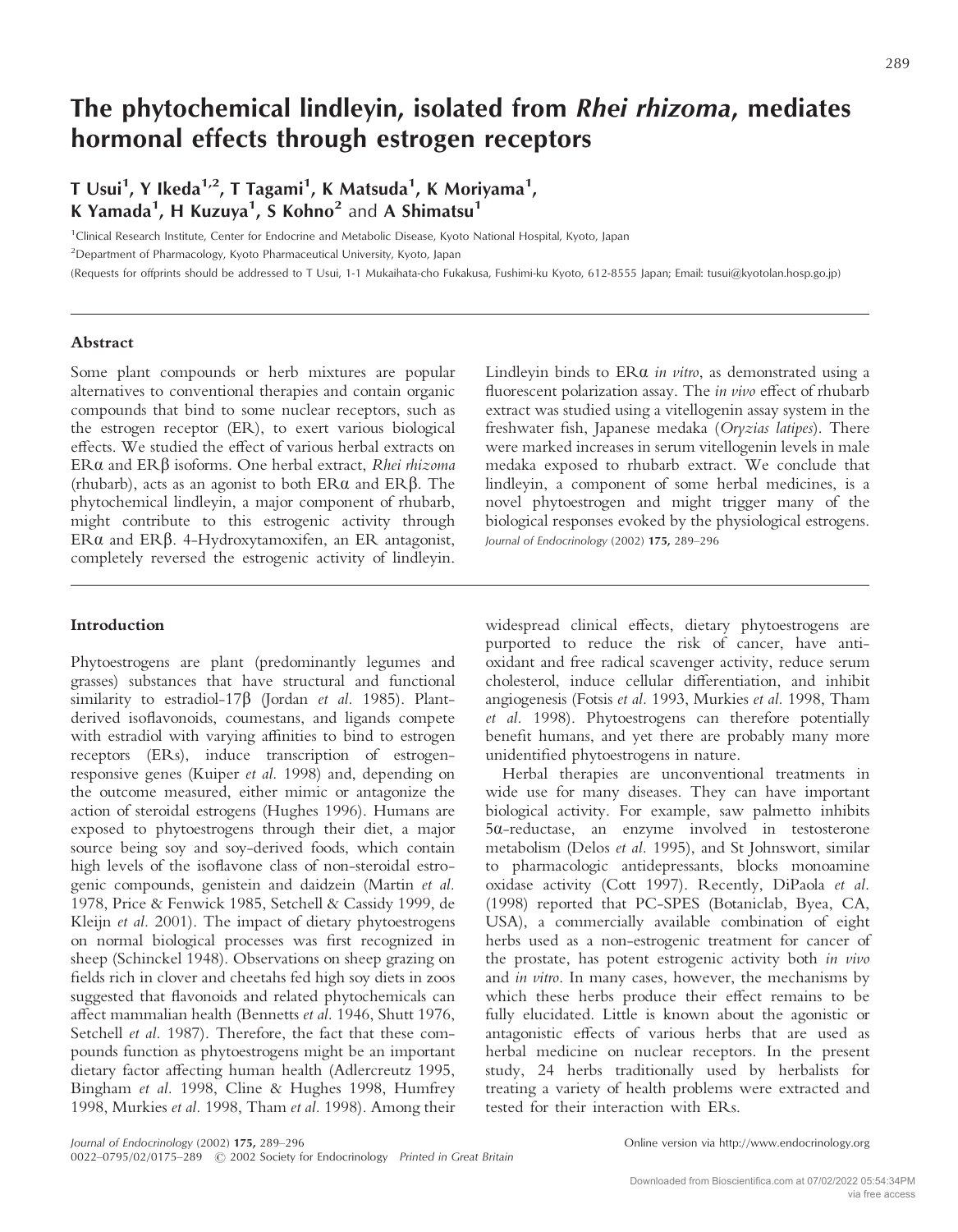Here we report that one of the herbs, *Rhei rhizoma* (rhubarb), has estrogenic activity both *in vivo* and *in vitro*. We also demonstrated that the phytochemical lindleyin, a major component of rhubarb extract, is a major contributor to this estrogenic activity and is a novel phytoestrogen.

## **Materials and Methods**

## *Materials*

Herb powders were kindly provided by Tsumura & Co. (Tokyo, Japan). (-)-Epicatechin 3-*o*-gallate, rhein, sennoside A, and lindleyin were also provided by Tsumura & Co. Naphthalene was purchased from Nacalai Tesque (Kyoto, Japan). The ER agonist estradiol-17 $\beta$  (E2) was purchased from Nacalai Tesque, and 4-hydroxytamoxifen, the ER antagonist, was purchased from Sigma Chemical Co. (St Louis, MO, USA). Tri-iodothyronine (T3) was purchased from Nacalai Tesque. Troglitazone was provided by Sankyo Pharmaceutical Company (Tokyo, Japan). Daidzein and geninstein were purchased from Wako (Kyoto, Japan). TSA201 cells, clones of human embryonic kidney 293 cells (Margolskee *et al.* 1993), were used for all transfection experiments.

# *Preparation of herbal extracts*

Stock solutions of herbal extracts were prepared as follows. Herbal powders (100 mg) were suspended in 10 ml water (dilution 1:100,  $w/v$ ), sonicated for 1 min, and centrifuged at 3500 r.p.m. for 15 min. The supernatants were filtered through a 0·45 µm filter (DISMIC25CS; Tokyo Roshii, Tokyo, Japan).

The herbs used in this study were numbered as follows: 1 *Cnidii rhizoma*, 2 *Forsythiae fructus*, 3 *Atractylodis rhizoma*, 4 *Ginseng radix*, 5 *Paeoniae radix*, 6 *Cinnamoni cortex*, 7 *Moutan cortex*, 8 *Sinomeni caulis et rhizoma*, 9 *Zingiberis rhizoma*, 10 *Schizonepetae spica*, 11 *Atractylodis lanceae rhizoma*, 12 *Hoelen*, 13 *Schisandrae fructus*, 14 *Pinelliae tuber*, 15 *Gardeniae fructus*, 16 *Zizyphi fructus,* 17 *Bupleuri radix*, 18 *Platycodi radix*, 19 *Alismatis rhizoma*, 20 *Angelicae radix*, 21 *Magnoliae flos*, 22 *Rhei rhizoma* (rhubarb), 23 *Polypous*, and 24 *Ophiopgonis tuber*.

## *Plasmids*

pGAL-ERα, pGAL-ERβ, pGAL-TRα, and pGAL-PPAR $\gamma$  were constructed as follows: the ligand-binding domain of human ER $\alpha$  (amino acid 282–595), ER $\beta$ (amino acids 240–530), thyroid hormone receptor (TR)- $\alpha$ (amino acids 120–410), and peroxisome proliferatoractivated receptor- $\gamma$  (PPAR $\gamma$ ) (amino acids 204–506) were amplified by polymerase chain reaction (PCR) and subcloned into a pM vector (Clontech, Palo Alto, CA, USA) which carries the DNA-binding domain of GAL4 (GALDBD) in frame to generate GALDBD, a chimeric protein. Expression vector for full-length  $ER\alpha$ ( $pCMXER\alpha$ , called  $pERafull$ ) has been described elsewhere (Chien *et al.* 1999). Expression vector for fulllength human  $\text{ER}\beta$  (pER $\beta$ full) was generated by PCR and subcloned into pcDNA3.1 (Invitrogen). PG5-luc, which has a firefly luciferase reporter gene under the control of five tandem repeats of the GAL4 recognition site, and pRL-TK, which harbors the *Renilla* luciferase reporter gene driven by thymidine kinase promoter, were obtained from Promega (Madison, WI, USA). The reporter plasmid ERE2-tk109-luc was described previously (Gehm *et al.* 1997).

# *Transfection*

TSA201 cells, a clone of human embryonic kidney 293 cells (Margolskee *et al.* 1993), were maintained in phenol red-free Dulbecco's modified Eagle's medium (Nikken Biomedical Laboratory, Kyoto, Japan) containing 10% charcoal-treated fetal bovine serum (ICN Biochemical Inc., Costa Mesa, CA, USA), and 1% penicillin/ streptomycin (Gibco-BRL, Grand Island, NY, USA) at  $37 °C$  in  $5\%$   $CO<sub>2</sub>$ . One day before transfection, cells were seeded at approximately 0.5 to  $1 \times 10^6$ /well in 12-well plates, and transfection was performed using the calcium phosphate co-precipitation method (Nagaya *et al.* 1992). The amounts of transfected plasmids were as follows: 50 ng for pGAL-derived plasmids or expression vectors for fulllength ERs (pER $\alpha$ full and pER $\beta$ full), 100 ng for pG5-luc or ERE2-tk109-Luc, and 5 ng for pRL-TK plasmids per well. Herbal extracts or various chemicals were added to the medium 8 h after transfection. Forty-eight hours after transfection, cells were harvested and assayed for luciferase activity using the Picagene kit (Promega) following the manufacturer's protocol. The luciferase activity was detected using a Plate Lumino luminometer (Stratec Biomedical Systems, Birkenfeld, Germany). In all experiments, both firefly and *Renilla* luciferase activities were measured to monitor the transfection efficiency and cytotoxicity of the added materials.

## *ER competitor assay*

A fluorescence polarization assay was performed to examine the *in vitro* binding of lindleyin to  $ER\alpha$ .  $ER\alpha$  was added to a fluorescent estrogen (Fluormone<sup>TM</sup> ES2, PanVera, Madison, WI, USA) ligand to form an  $ES2/ER\alpha$ complex with high fluorescence polarization. The complex was then added to various concentrations of either bisphenol A or lindleyin. These experiments were performed using an  $ER\alpha$  competitor assay kit (PanVera) and performed according to the manufacturer's protocol. Polarization values were read using a Becon 2000 fluorescence polarization instrument (PanVera) at 485 nm excitation and 530 nm emission. Each data point in the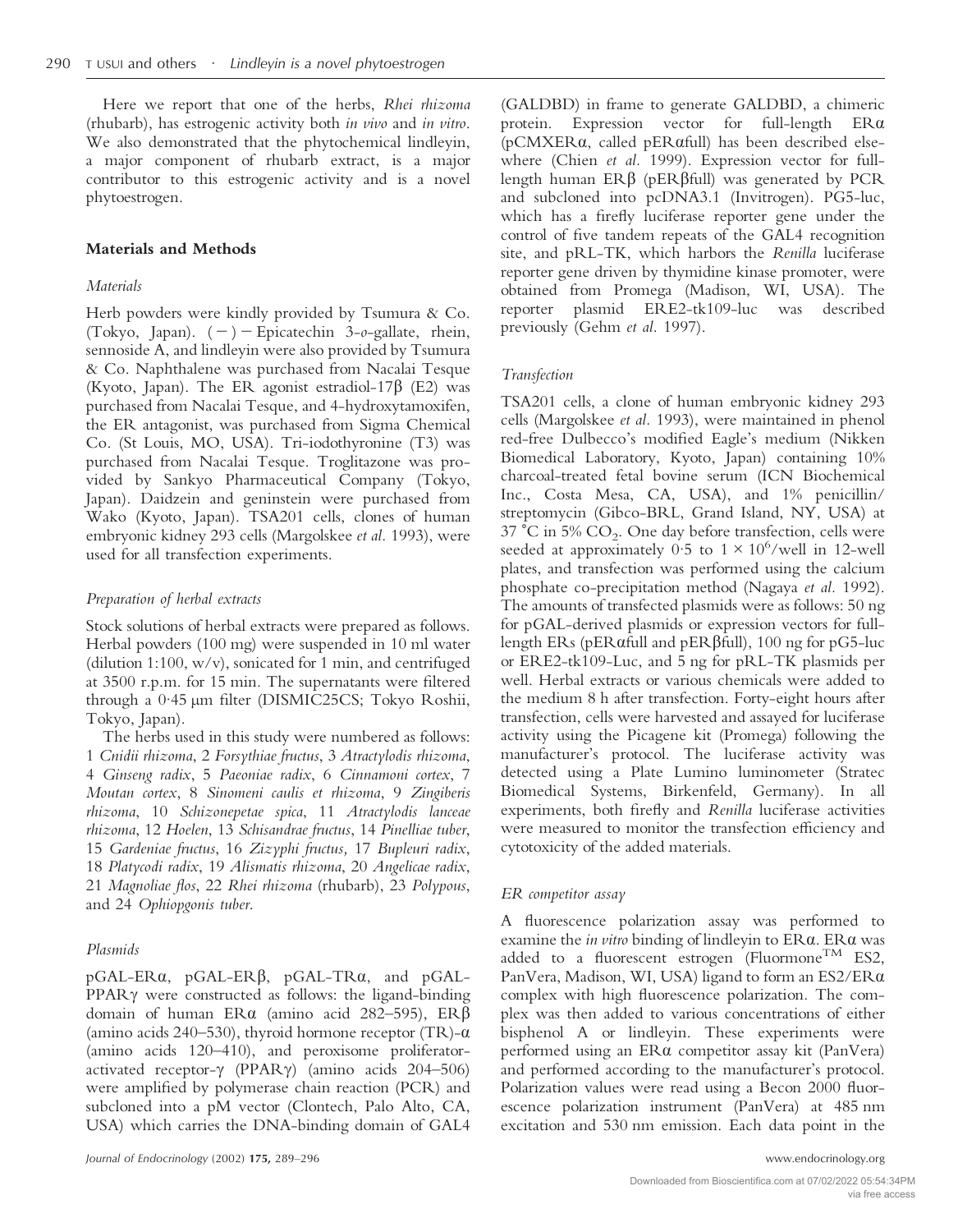

for ER $\alpha$  and ER $\beta$ . TSA201 cells were transfected with 100 ng EREtkLuc, 5 ng pRL-TK plasmid, and 50 ng pER $\alpha$ full (ER  $\alpha$  full) or pER $\beta$ full (ER  $\beta$  full). (A) The cells were harvested 48 h after transfection in the presence of rhubarb extract (1/400, 1/200, and 1/100<br>dilution of the stock solution) or E2 (10<sup>-11</sup> and 10<sup>-10</sup> mol/l). (B) The cells were harvested 48 h after transfection in the presence of five components of rhubarb. The components of rhubarb used in this study were as follows: (–) – epicatechin 3-o-gallate (epicatechin),<br>10<sup>-6</sup> mol/l; rhein, 10<sup>-6</sup> mol/l; sennoside A, 10<sup>-6</sup> mol/l; naphthalene, 10<sup>-6</sup> mol/l; lindleyin,  $10^{-6}$  mol/l. The addition of  $10^{-6}$  mol/l 4-hydroxytamoxifen is indicated as +T. Results are indicated as fold activation. The data represented are the means  $\pm$  s.D. ( $n=4$ ). \**P*<0·001 vs controls.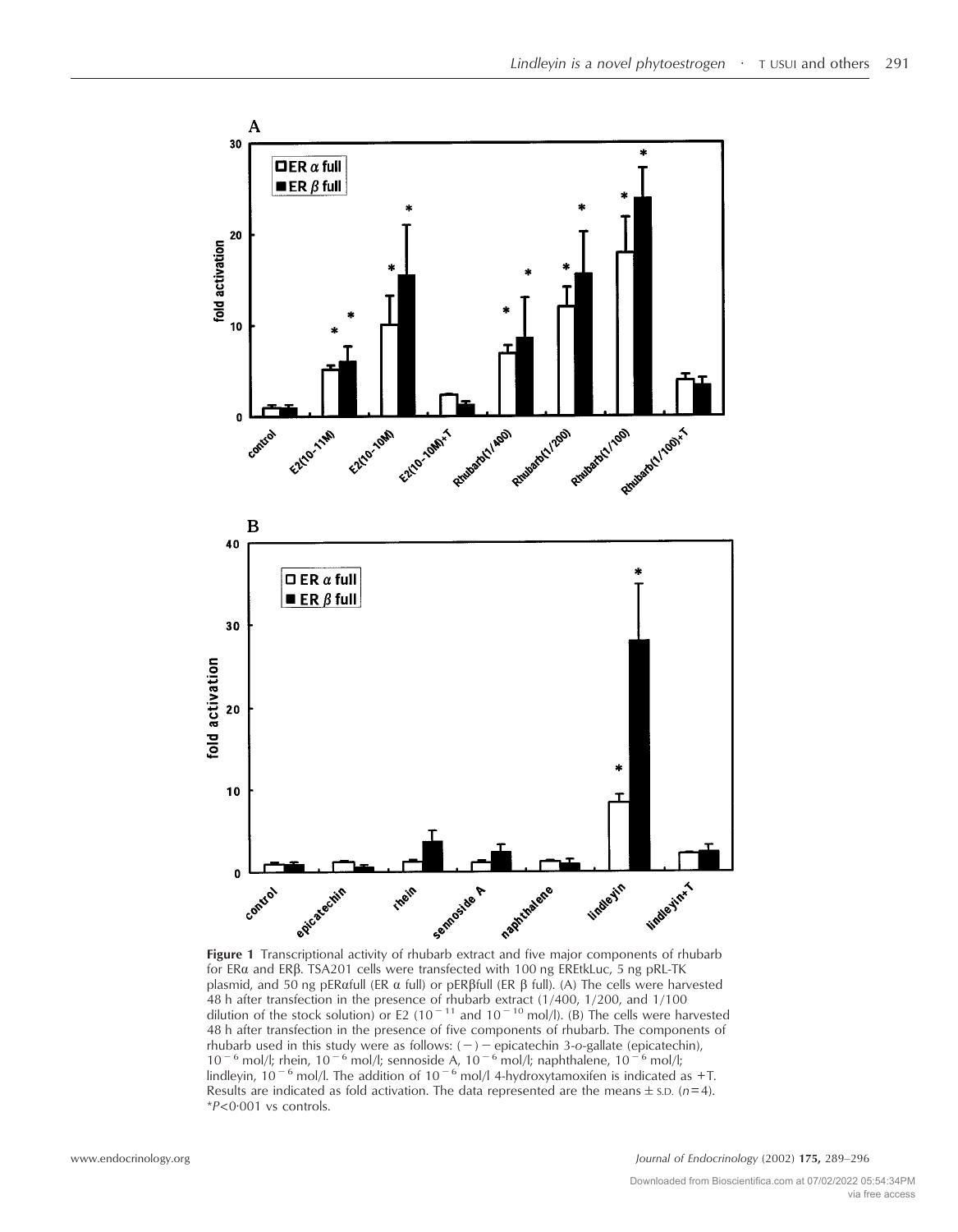

Figure 2 The effects of rhubarb extract, lindleyin and ligands on ERα-, ERβ-, TRα-, and PPARy-induced reporter gene expression. TSA201 cells were transfected with 100 ng pG5-luc, 5 ng pRL-TK, and 50 ng pM, pGAL-ER $\alpha$  (GAL-ER $\alpha$ ), pGAL-ER $\beta$  (GAL-ER $\beta$ ), pGAL-TR $\alpha$  (GAL-TR $\alpha$ ), or pGAL-PPAR $\gamma$  (GAL-PPAR $\gamma$ ). The cells were harvested 48 h after transfection in the presence of extract (1/100 dilution (w/v) of stock solution), lindleyin  $(10^{-6}$  mol/l) and E2  $(10^{-10}$  mol/l) for ERs, T3  $(10^{-6}$  mol/l) for TR, and troglitazone  $(10^{-6}$  mol/l) for PPAR $\gamma$ . Results are indicated as fold activation compared with the pM-transfected cells. The data represented are the means  $\pm$  s.p. ( $n=4$ ).

polarization assay was run in triplicate, and the reported data are the means  $\pm$  s.D. of three experiments.

## *Medaka vitellogenin assay*

Male Japanese medaka (*Oryzias latipes*, orange-red type) were purchased from a dealer. They were kept in indoor tanks and fed TetraMin flakes (TetraWerke, Melle, Germany). After a week maintained in fresh water, they were divided into three groups: exposure to E2 (3 p.p.b.), exposure to rhubarb (1/400 dilution of rhubarb stock solution), and controls. After 48 h, their blood was collected for vitellogenin assay. Vitellogenin levels were measured using an EnBio vitellogenin medaka enzyme-linked immunosorbent assay (ELISA) System (Amersham Pharmacia Biotech, Arlington Heights, IL, USA) according to the manufacturer's protocol.

## **Results**

# *The effect of rhubarb and lindleyin on ER- and ER--transfected cells*

Of the 24 herbs examined in this study, only rhubarb extract showed significant reporter gene activation in ER-transfected TSA201 cells (data not shown). The effect of rhubarb extract was dose dependent, and the addition of a 1/200 dilution of stock solution to the culture medium was equivalent to approximately  $10^{-10}$  mol/l E2. The rhubarb-induced reporter gene activation was blocked by 4-hydroxytamoxifen (Fig. 1A). To determine which components of rhubarb extract contribute to its estrogenic activity, we studied the effects of five known major components of rhubarb on reporter gene expression. (-)-Epicatechin 3-*o*-gallate, rhein, sennoside A, and naphthalene had no effect on reporter gene expression in pERafull- and pER Bfull-transfected cells. In contrast, the addition of  $10^{-6}$  mol/l lindleyin markedly increased the reporter gene transcription in both pER $\alpha$ full- and pER- full-transfected cells (Fig. 1B). Moreover, lindleyininduced reporter gene transcription in  $pERafull$ - and pER  $\beta$ full-transfected cells was completely reversed by 4-hydroxytamoxifen. To demonstrate the specificity of the effects of rhubarb extract and lindleyin on ER-mediated reporter gene activation, we studied the effects of rhubarb and lindleyin on  $pGAL-TR\alpha$  and  $pGAL-PPAR\gamma$ . As shown in Fig. 2, neither rhubarb extract nor lindleyin had an effect on TR $\alpha$ - or PPAR $\gamma$ -mediated reporter gene expression, indicating that the interaction of rhubarb extract and lindleyin on ERs are specific. Figure 3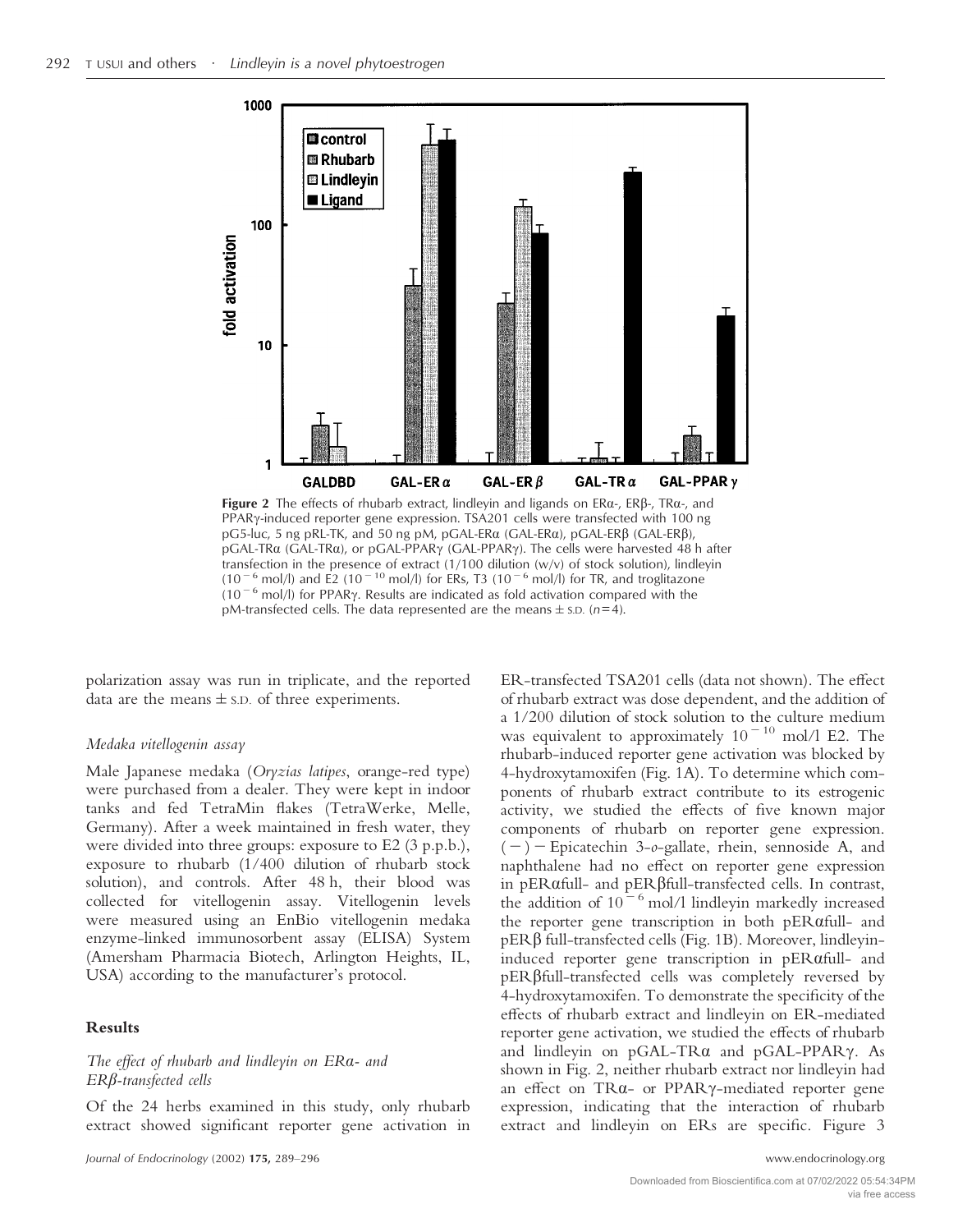

 $GAL-ER\alpha$ -,  $GAL-ER\beta$ -,  $ERafull$ -, and  $ER\beta full$ -mediated reporter gene expression. TSA201 cells were transfected with 100 ng pG5-luc or EREtk-luc, 5 ng pRL-TK plasmid, and 50 ng pGAL-ERα, pGAL-ERβ, pERαfull, and pERβfull. The cells were harvested 48 h after transfection in the presence of E2 (10<sup>-11</sup> mol/l and 10<sup>-10</sup> mol/l), lindleyin (10<sup>-7</sup>, 10<sup>-6</sup>, and 10<sup>-5</sup> mol/l), genistein (10<sup>-6</sup> mol/l), and daizein (10<sup>-6</sup> mol/l). Addition of 10<sup>-6</sup> mol/l 4-hydroxytamoxifen is indicated as +T. Results are indicated as fold activation. The data represented are the means  $\pm$  s.D. ( $n=4$ ).

shows the effects of lindleyin, genistein, and daidzein on GAL4-ERs and full-length ERs on reporter gene expression. Lindleyin at 10<sup>-5</sup> mol/l activated GAL4-ER and full-length-mediated reporter gene expression. The potency of  $10^{-5}$  mol/l lindleyin is equivalent to approximately  $10^{-6}$  mol/l genistein and daidzein.

#### *Lindleyin binds to ER in vitro*

A fluorescence polarization assay was performed to confirm the *in vitro* binding of lindleyin to ER $\alpha$ . Lindleyin (106 nmol/l) replaced approximately 40% of the labeled estrogen (Fig. 4). The  $IC_{50}$  values of E2 and bisphenol A were 13.9 nmol/l and 45  $\mu$ mol/l respectively. The IC<sub>50</sub> of lindleyin was calculated to be  $225.2$  to  $435.8 \text{ \mu mol/l}$ , which is approximately 0·005% that of E2 and 14% that of bisphenol A.

## *Exposure to rhubarb extract increased serum vitellogenin levels in male medaka*

The *in vivo* effect of rhubarb was studied using a vitellogenin assay in Japanese medaka. Vitellogenin is a yolk protein, which is scarcely present in male medaka, and is markedly induced by environmental estrogenic compounds (Gronen *et al.* 1999, Shioda & Wakabayashi 2000). Exposure to 3 p.p.b. of E2 markedly increased serum vitellogenin levels. Exposure to a 1/400 dilution of stock solution of rhubarb markedly increased serum vitellogenin



**Figure 4** Competition binding curves of E2, bisphenol A, and lindleyin against a human recombinant  $ER\alpha/fluorescent$  ligand complex. Increasing concentrations of competitors (E2  $(\blacktriangledown)$ , bisphenol A ( $\blacktriangle$ ), and lindleyin ( $\blacksquare$ )) were incubated with human  $ER\alpha$  and fluorescent estrogen for 60 min at room temperature followed by measurement of fluorescence polarization. Data points and error bars represent the means  $\pm$  s.p. (*n*=3).

www.endocrinology.org *Journal of Endocrinology* (2002) **175,** 289–296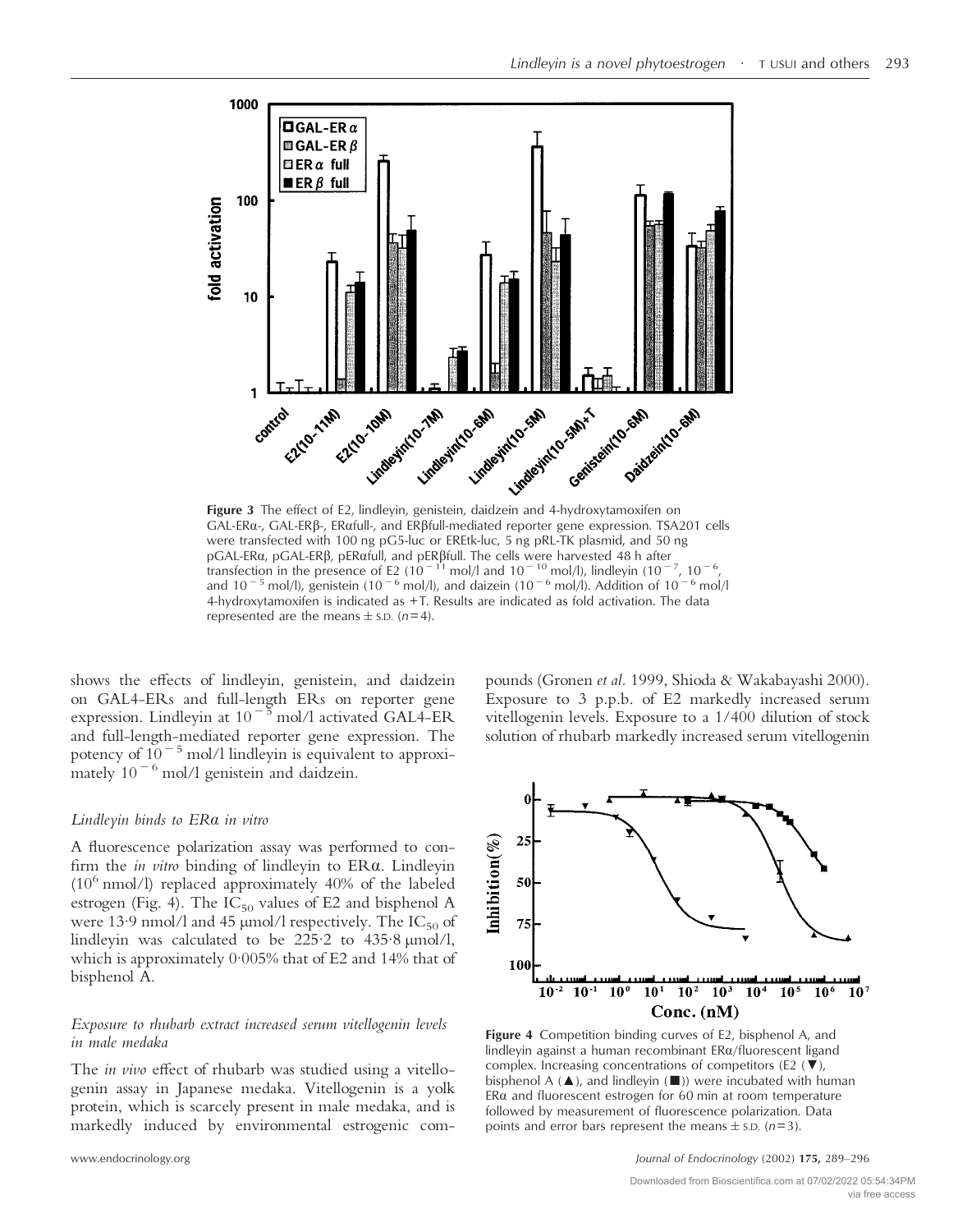

**Figure 5** The effect of E2 and rhubarb extract on serum vitellogenin levels in male medaka. Male medaka were divided into three groups, control  $(n=8)$ , exposure to E2 (3 ppb)  $(n=5)$ , and exposure to rhubarb extract (1/400 dilution of stock solution) (*n*=8). After 48 h of exposure, serum vitellogenin levels were assayed using an ELISA as described in the Materials and Methods. The data represented are the means  $\pm$  s.D.

levels, whereas none of the control medaka had increased serum vitellogenin concentrations (Fig. 5).

## **Discussion**

Herbal medicine is used as an alternative medicine in most countries. The precise molecular mechanisms of the various biological effects, however, are not known. Some herbal components such as PC-SPES, a blend of eight Chinese medical herbs, have estrogenic activity both *in vitro* and *in vivo*, and improve the tumor marker level in prostate cancer patients (DiPaola *et al.* 1998). Some plants have estrogenic compounds known as phytoestrogens or estrogenic flavonoids. The results of the present study demonstrated that rhubarb extract has profound estrogenic effects via both  $ER\alpha$  and  $ER\beta$ . As the major components of rhubarb contain no known phytoestrogens, this herb must contain some unknown phytoestrogens. Rhubarb is traditionally used as an antiphlogistic, cathartic, antipyretic, anticoagulant, and homeostatic prescription in Chinese medicine (Kosuge & Ishida 1985). A 1/200 dilution of the stock solution of rhubarb has estrogenic activity equivalent to  $10^{-10}$  mol/l E2 in ER $\alpha$ -transfected cells. Of the five major components of rhubarb, only lindleyin stimulates reporter gene expression, suggesting that lindleyin might be the major contributor to the ER-mediated estrogenic activity of rhubarb. The fact that the estrogenic activity of rhubarb and lindleyin was completely reversed by adding 4-hydroxytamoxifen indicates that these effects were due to interactions with the ERs. Previous reports have demonstrated greater binding to and activation of  $ER\beta$  vs  $ER\alpha$  by phytoestrogens

(Kuiper *et al.* 1997, 1998, Barkhem *et al.* 1998, McInerney *et al.* 1998, An *et al.* 2001). At the concentrations of genistein and daidzein that were used in these previous reports, stronger transcriptional activity was observed on  $\mathrm{ER}\beta$  than  $\mathrm{ER}\alpha$  in our reporter gene assay system (data not shown). Unlike these known phytoestrogens, lindleyin interacts equally with  $ER\alpha$  and  $ER\beta$  when the full-length plasmid is used. Both rhubarb extract and lindleyin, however, had no effect on other nuclear receptors such as TR $\alpha$  or PPAR $\gamma$ , suggesting that the ER interactions are specific. In our reporter gene assay, the estrogenic activity of lindleyin is approximately tenfold less effective at the same concentration of genistein or daidzein.

To confirm that the estrogenic effects of lindleyin occurred through direct receptor interaction, the binding of lindleyin to  $ER\alpha$  was analyzed using a fluorescent polarization assay. The binding affinity of lindleyin to  $ER\alpha$ was approximately 0·005% that of E2 and 14% that of bisphenol. The binding affinities of genistein and daidzein to ER $\alpha$  were reported to be 4% and 0.1% in solid-phase competition experiments, and 0·7% and 0·2% in solubilized receptor competition experiments (Kuiper *et al.* 1998). The discrepancy between the low binding affinity to the receptor and strong transactivation *in vivo* might be explained by the fact that lindleyin can induce, at least partially, conformational changes involved in the formation of a transcriptionally competent activation function in the ligand-binding domain (Brzozowski *et al.* 1997).

Because of the limited amount of lindleyin available, we studied the *in vivo* effect using rhubarb extract in a medaka vitellogenin assay system. Vitellogenin levels in medaka exposed to rhubarb extract were remarkably higher than in controls, showing that rhubarb contains some estrogenic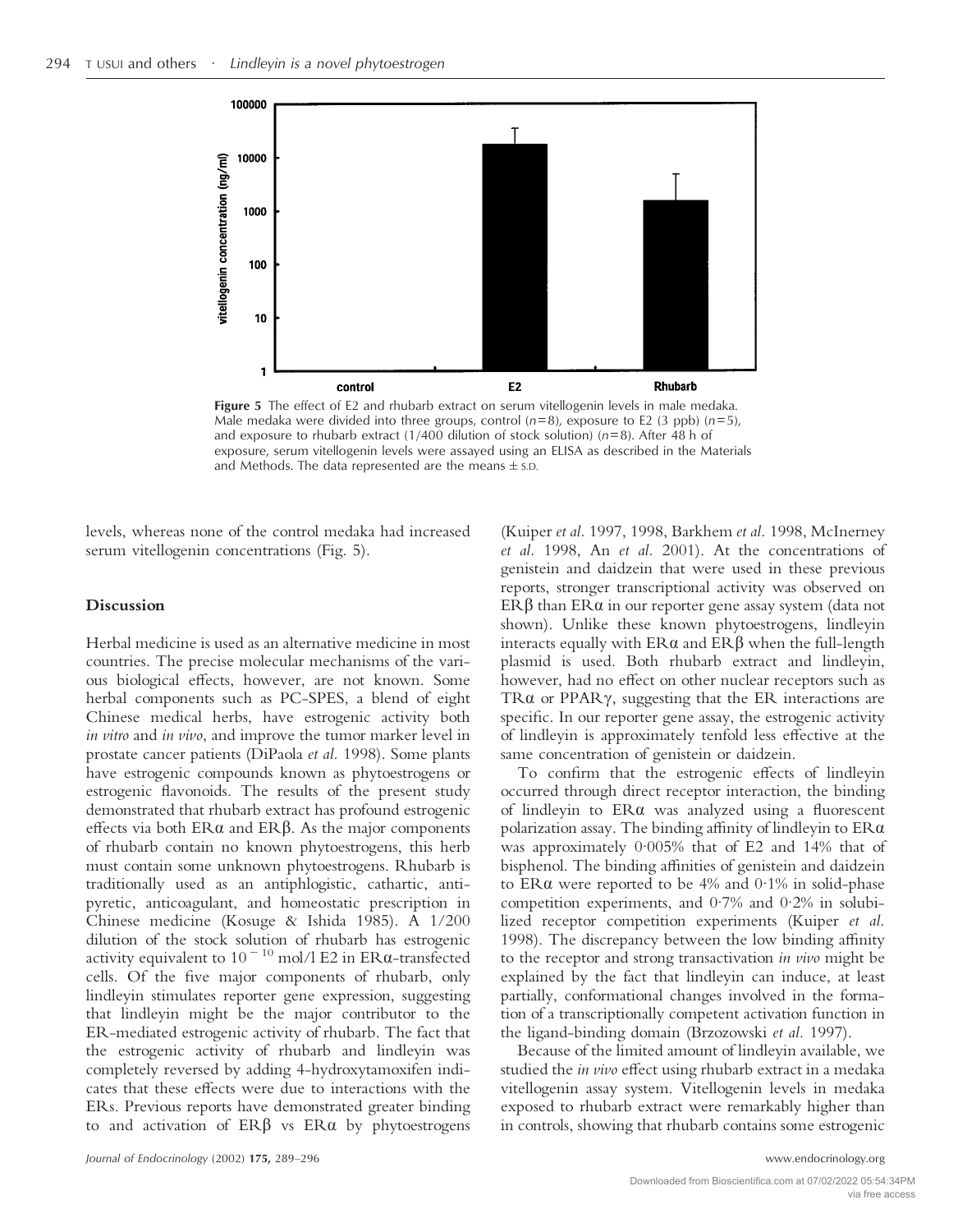

**Figure 6** Structures of lindleyin, genistein, and estradiol.

compounds that affect vitellogenin synthesis through ERs expressed in medaka liver.

Lindleyin is a glucoside obtained from *Aeonium lindrleyi* (Darias *et al.* 1978), a crassulacea endemic to the Canary Islands. Its formula (4-(4 -hydroxyphenyl)-2-butanone-4'-O-β-D-(6''-O-gallyl)glucopyranoside) is shown in Fig. 6. Like other estrogenic compounds, it has a phenolic backbone. We therefore conclude that lindleyin is a novel phytoestrogen. The potential biological impact of environmental and dietary estrogens on human health has generated considerable interest (Cotton 1994, Safe 1995, Feldman 1997). These agents include phytoestrogens as well as a variety of synthetic compounds. Pharmacological information about lindleyin is limited and there are no reports on the measurement of plasma lindleyin levels in humans. Daidzein and genistein are well-characterized phytoestrogens and their plasma concentrations in Japanease and Finnish populations have been reported (Adlercreutz *et al.* 1993). *In vivo* experiments on lindleyin are needed to address its pharmacological effects on humans. An estrogenic hydroxystilbene was recently reported to occur naturally in wood (Mellanen *et al.* 1996), and hops contain the potential phytoestrogen, 8-prenylnaringenin (Milligan *et al.* 1999). Gehm *et al.* (1998) reported that the phytochemical, resveratrol, present in grapes and wine, is a phytoestrogen which exhibits variable degrees of ER agonism. Bowers *et al.* (2000) reported that resveratrol acts as a mixed agonist/ antagonist for ERa and ERß. Recently, Burow et al.

(2001) reported that phytochemical glyceollins mediate antihormonal effects through  $ER\alpha$  and  $ER\beta$ .

The finding that lindleyin is estrogenic not only expands the spectrum of known dietary phytoestrogens but is also useful as a novel tool for examining the action of estrogen. There are no reports on the long-term effect of lindleyin or rhubarb on human health; however, it has a potential benefit as a novel selective ER modulator (Cosman & Lindsay 1999) for the postmenopausal syndrome, atherosclerosis, or osteoporosis. Further studies, however, are required to assess the physiological significance of lindleyin in humans, and a more complete understanding of its estrogenic action is needed to understand its role as a dietary substance.

#### **Acknowledgements**

We thank Tsumura & Co. for providing the herbal powders and chemical components of rhubarb. We also thank Takara Shuzo Co. Ltd for performing the fluorescence polarization assay. This work was supported in part by a grant from the Ministry of Health, Labor, and Welfare, Suzuken Memorial Foundation and the Foundation for the Growth of Science in Japan.

#### **References**

- Adlercreutz H 1995 Phytoestrogens: epidemiology and a possible role in cancer protection. *Environmental Health Perspectives* **103** 103–112.
- Adlercreutz H, Markkanen H & Watanabe S 1993 Plasma concentrations of phyto-oestrogens in Japanese men. *Lancet* **342** 1209–1210.
- An J, Tzagarakis-Foster C, Scharschmidt TC, Lomri N & Leitman DC 2001 Estrogen receptor beta-selective transcriptional activity and recruitment of coregulators by phytoestrogens. *Journal of Biological Chemistry* **276** 17808–17814.
- Barkhem T, Carlsson B, Nilsson Y, Enmark E, Gustafsson J & Nilsson S 1998 Differential response of estrogen receptor alpha and estrogen receptor beta to partial estrogen agonists/antagonists. *Molecular Pharmacolology* **54** 105–112.
- Bennetts HW, Underwood EJ & Shier FL 1946 A specific breeding problem of sheep on subterranean clover pastures in Western Australia. *Australian Veterinary Journal* **22** 2–12.
- Bingham SA, Atkinson C, Liggins J, Bluck L & Coward A 1998 Phyto-oestrogens: where are we now? *British Journal of Nutrition* **79** 393–406.
- Bowers JL, Tyulmenkov VV, Jernigan SC & Klinge CM 2000 Resveratrol acts as a mixed agonist/antagonist for estrogen receptors alpha and beta. *Endocrinology* **141** 3657–3667.
- Brzozowski AM, Pike AC, Dauter Z, Hubbard RE, Bonn T, Engstrom O, Ohman L, Greene GL, Gustafsson JA & Carlquist M 1997 Molecular basis of agonism and antagonism in the oestrogen receptor. *Nature* **389** 753–758.
- Burow ME, Boue SM, Collins-Burow BM, Melnik LI, Duong BN, Carter-Wientjes CH, Li S, Wiese TE, Cleveland TE & McLachlan JA 2001 Phytochemical glyceollins, isolated from soy, mediate antihormonal effects through estrogen receptor alpha and beta. *Journal of Clinical Endocrinology and Metabolism* **86** 1750–1758.
- Chien PY, Ito M, Park Y, Tagami T, Gehm BD & Jameson JL 1999 A fusion protein of the estrogen receptor (ER) and nuclear receptor

www.endocrinology.org *Journal of Endocrinology* (2002) **175,** 289–296